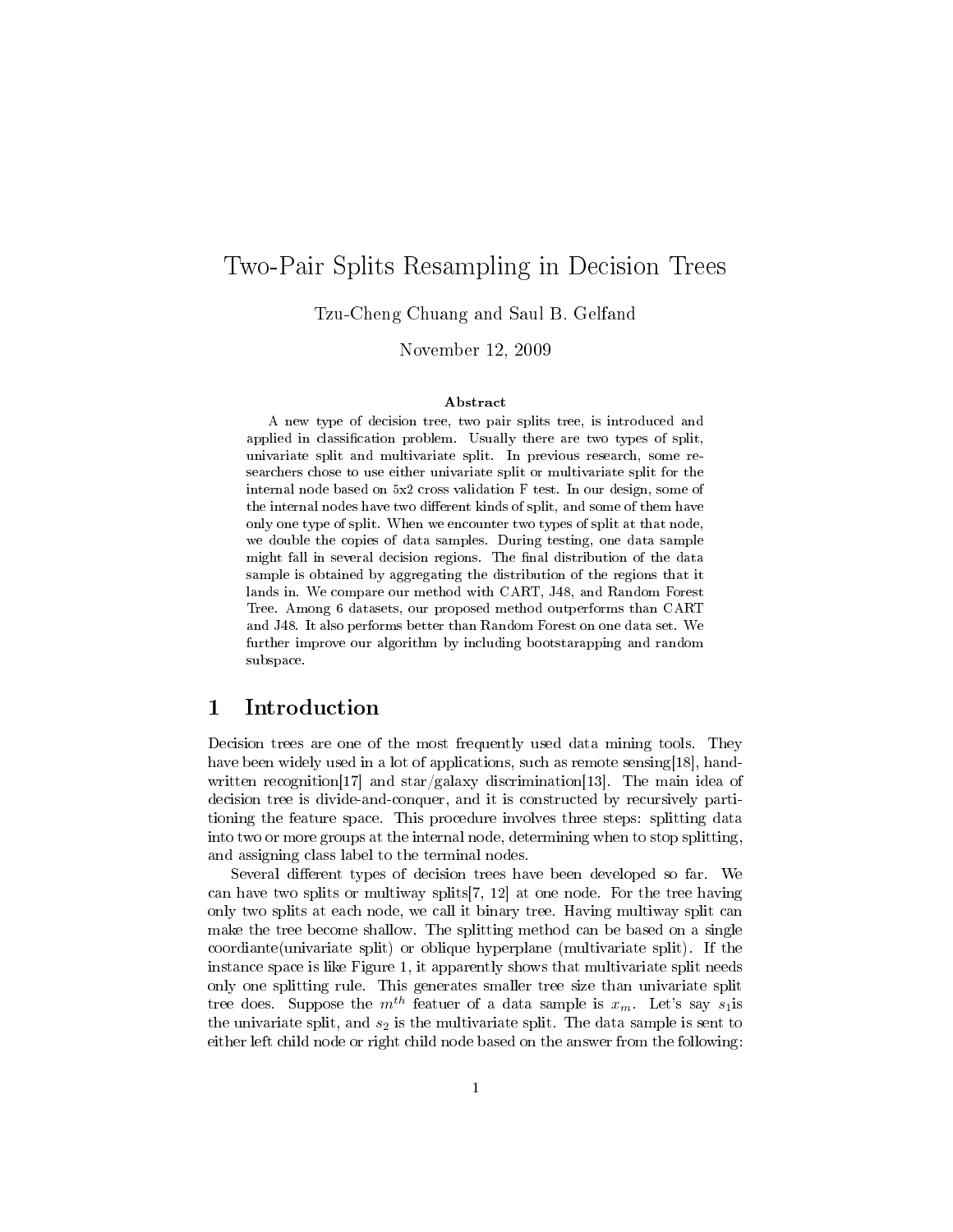

Figure 1: An example of two dimensional data space; "\*":class 1,"o":class 2.

 $s_1$ :Is  $x_m \leq c$ ?  $s_2$  Is  $\sum a_m x_m \leq c$ ?

Some trees have applied the mixed type of univariate split and multivariate split. These types of trees are called omnivariate trees[19, ?]. They use some measures to decide whether the node should adopt either univariate split or multivariate split. In omnivariate trees developed by Yildiz, they use 5x2 cross validation F test[1] to decide which model should be used at that node. If the multivariate split statistically significantly generates lower classification error than univariate split does, multivariate split is used at that node. The rationale behind this is that we should adopt easier univariate split if there is no huge improvement for multivariate split.

One of the first and best-known examples is CART system[5]. Breiman uses Gini index or twoing rule as the splitting criterion. The other well-known one is C4.5[14] which uses information gain or gain ratio as the splitting criterion. Both methods use the idea of impurity measure. They compute the initial impurity at one node. By using greedy search along the coordinate of the features, they find the splitting point which maximizes the reduction of impurity. The reduction of impurity is defined by the following:  $\,$ 

 $\Delta Impurity = Impurity (initial) - \sum_i \frac{|T_i|}{|T|} \times Impurity(T_i)$ 

where  $T_i$  is one of the branch from node  $T$ , and  $|T_i|$  is the number of data samples in  $T_i$ .

While computing the splitting criteria, the above methods are impurity based. There are also some other different methods[15], such as distance mea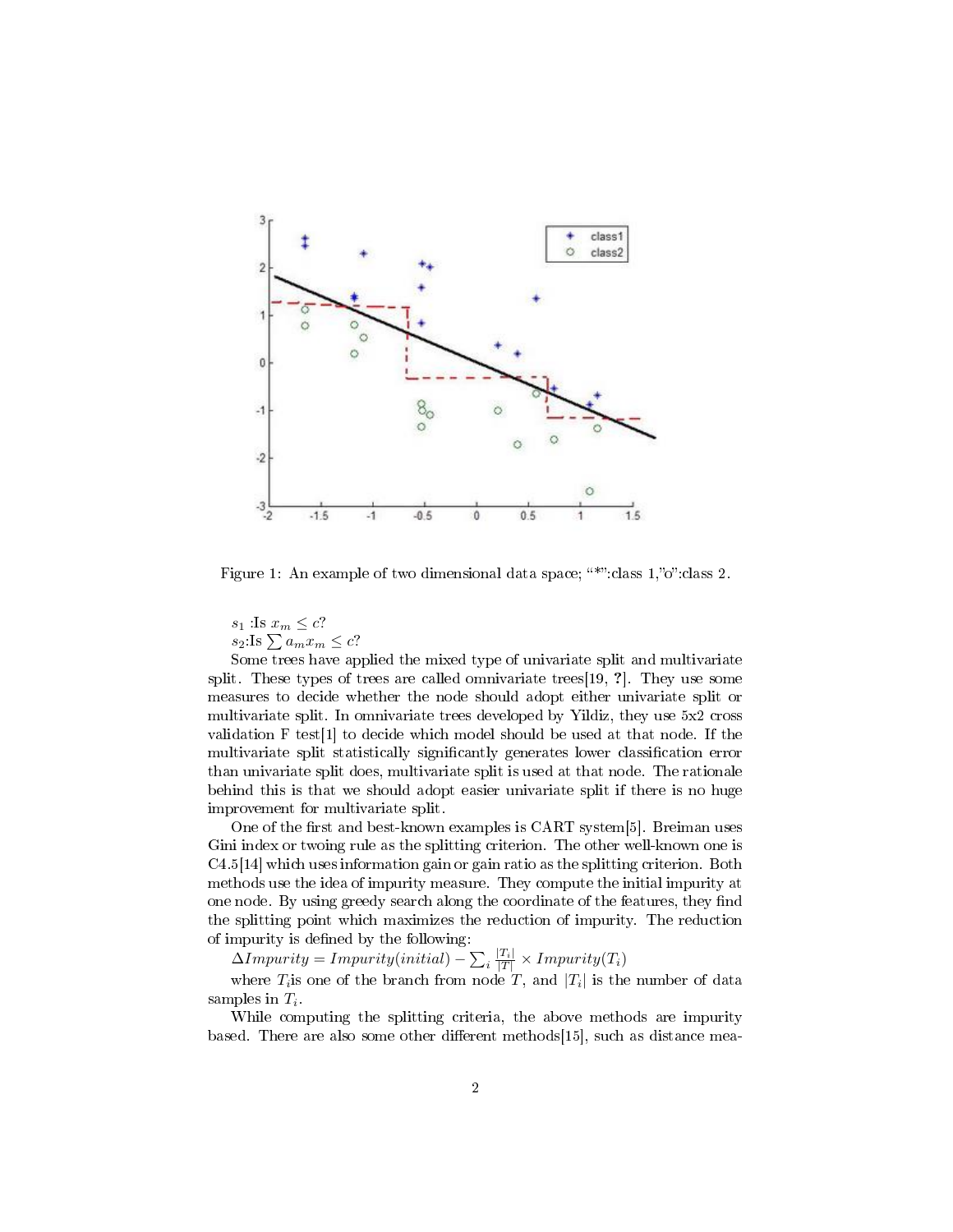sure, orthogonality criterion or Kolmogorov-Smirnov Criterion. The splitting point is chosen when it minimizes or maximizes the criterion.

When we decide to use the multivariate split, we need to find the best coefficients which satisfy a criterion. There are several ways $[6]$  to do it, such as recursive least square, pocket algorithm, thermal training, explicit reduction of impurity[5], and Fisher's linear discriminat[19]. The previous methods except for Fisher's linear use iterative method to update the coefficients. This kind of search needs to avoid local minimum and consumes a lot of time. However, Fisher's linear discriminant is only good for two class problems. When we deal with multi-class problems, we usually need to use selection method[20] or exchange method[8] to divide the classes into two groups. From the two groups, we can compute the mean, scatter matrices and the coefficients. This analytical method makes the computation faster.

Significant improvements in classification accuracy have resulted from voting among different independent classifiers. In order to grow an ensemble of trees, we have several methods to reshuffle the data set and generate new decision trees. Later on, the aggregation of the classification from the new resampled data is done by consensus among several classifiers. Bagging[3] is the abbreviation of Bootstrap aggregating. This method is done by choosing one data sample from the training data one at a time until the number of chosen data samples is the same as the original training size. Some data samples might be duplicated in the new generated data set. After several independent training sets are generated, trees are grown by those resampled training sets. Boosting[16] updates weights for each data smaple each iteration and several trees are grown on the updated training sets. Random subspace[10] method randomly chooses some of the features as a new input. Random forest[4] combines the idea of bagging and random subspace. It generates new input which is done by randomly selecting features from original features and also applies bootstrapping to shuffle the training instances. The final consensus can be done by simple majority voting, least square error weighting, Bayesian average or double-layer hierarchical combining[11].

The ensemble method can be used at an internal node [2]. The author constructs several splitting models with one type. The type of splitting can be multilayer perceptron, linear multivariate perceptron or Fisher's linear discriminant function. The data sample sent to either left child node or right child node is based on the ensemble result, positive or negative sign.

# 2 Consensus on Decision Regions

For a basic univariate binary tree, the data space is split into two regions along one coordinate at one internal node. After a series of splits, the regions are partioned into several regions. The data is represented as  $L = {\overrightarrow{x_i}, y_i}, \overrightarrow{x_i} =$  $[x_{i1},...x_{im},...,x_{iM}]^{T}$ ,  $m \in \{1,...,M\}$ ,  $i \in \{1,...,N\}$  Each region is assigned with one class label  $j$ ( $j \in \{1, ..., J\}$ ). Suppose there are total T terminal nodes, then there are total  $T - 1$  splits. The region for each terminal node is indicated as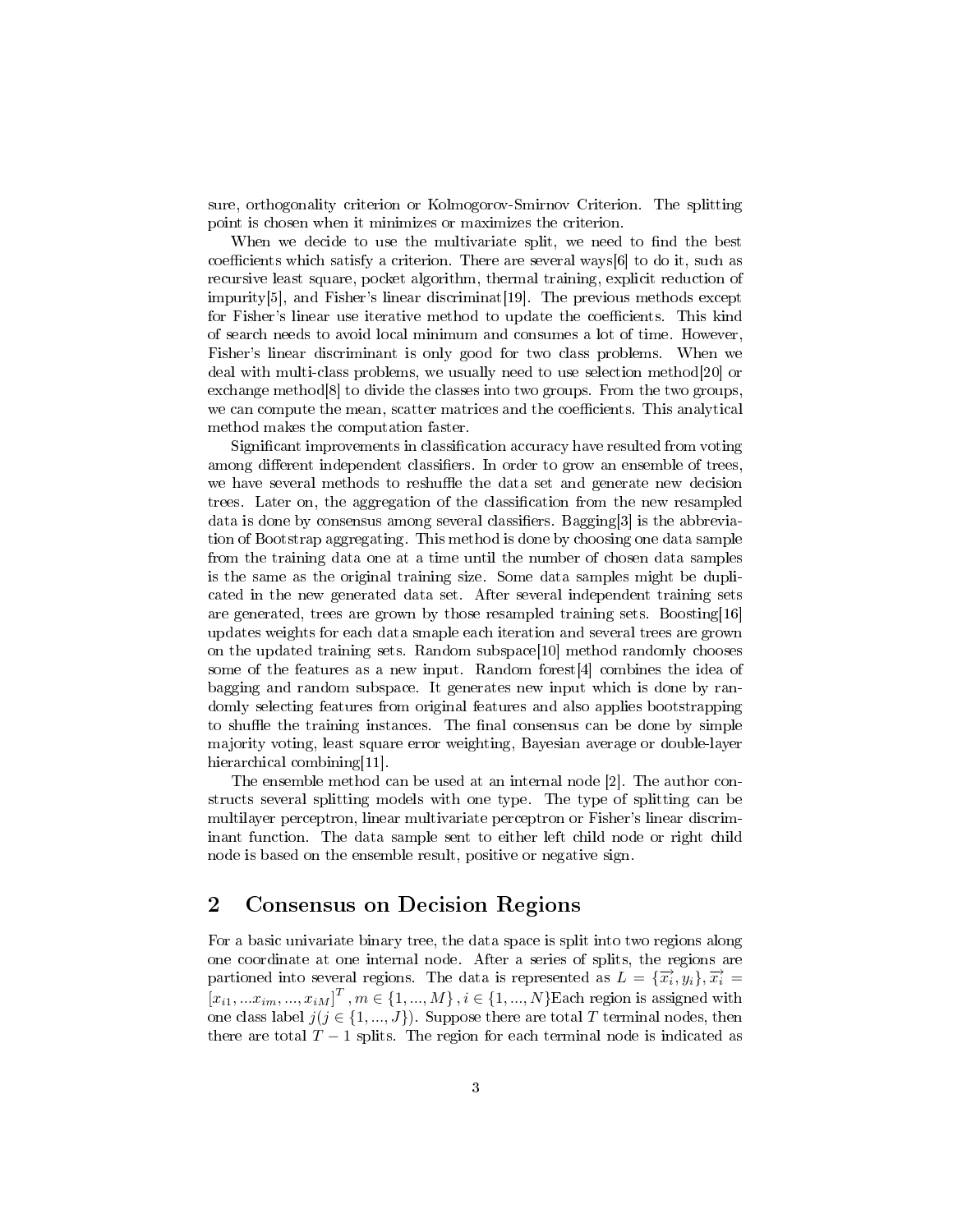

Figure 2: The distribution for the data sample classified by 2 different trees.

follows:

 $R_1 = \{x_1 \leqslant s_1, x_2 \leqslant s_2, ..., x_M \leqslant s_M\}$  $R_2 = \{x_1 > s_1, x_2 \leqslant s_2, ..., x_M \leqslant s_M\}$ 

continue this process until we get  $R_T$ . After the training is done, these decision regions  $R_1, ..., R_T$  are mutually exclusive and collectively exhaustive. This means that when a testing data sample needs to be classified, it will only land in one of these T regions. Based on the region it lands in, we assume this testing data sample has the same distribution as the trained data which lands in the same region. In this region, we assign the class which gives us maximum probability. However, the testing data sample might have slightly different distribution as the distribution of the training data.

Let's focus on a simple binary-class problem and there is only one variable in the data samples. The predicted output of class 1 is  $f = 1$  and the predicted output of class 2 is  $f = 2$ . We can also focus on one testing data sample  $\overrightarrow{x_i}$  which is classified by Tree1 and Tree2. The region  $R_x^{(1)} = \left\{x_{i1} \leq s_1^{(1)}\right\}$ is labeled as class 1 for data sample  $\overrightarrow{x_i}$  classified by Tree1. The region  $R_x^{(2)} = \left\{ x_{i1} \le s_1^{(2)} \right\}$ is labeled as class 1 for the data sample  $\vec{x}_i$  classified by Tree2.

When the number of trees used for consensus becomes larger, one data sample may fall in several distinct regions. After averaging, the distribution of  $p(f = 1|consensus)$  becomes smoother. In decison trees, we try to construct an algorithm which can minimized the risk. The risk function is defined as follows:

 $R(x) = L(f = 1|y = 2)P_{y=2}(x) + L(f = 2|y = 1)P_{y=1}(x)$ 

From Figure2, if the loss function  $L(f = 1|y = 2)$  and  $L(f = 2|y = 1)$  are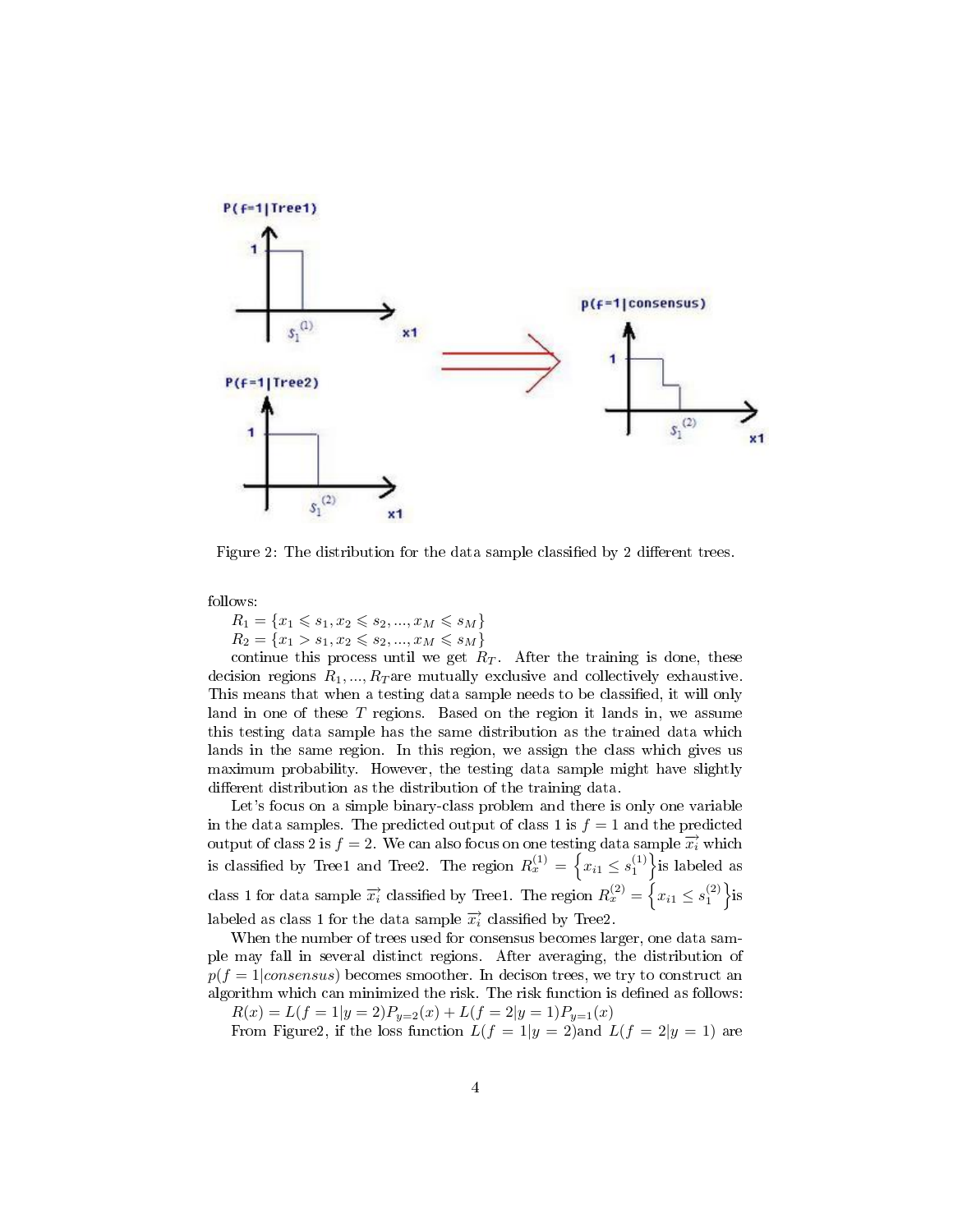

Figure 3: Two different splits at one node.

equal, the best splitting point would be the poinet where  $P_{y=1}(x) = P_{y=2}(x)$ . If the decision regions of decision trees really reflect the true distribution of data samples, the best splitting point is the middle point of  $s_1^{(1)}$  and  $s_1^{(2)}$ .

Suppose from the decision trees, we can construct  $K$  different decision regions. Along  $x_1$ axis,  $s_1^{(1)},...,s_1^{(K)}$ are splitting points for separately individual decision tree. The best splitting point is  $s_1^*$  which minimizes the risk. Of course,  $\min s_1^{(k)} \leq s_1^* \leq \max s_1^{(k)}$ . Therefore, the risk of each tree  $R(Tree1)$ is larger than or equal to  $R(Tree_{consensus})$ .

This is obvious for 2-class problem. The better we construct  $p(f = 1)$  and  $p(f = 2)$  to minimize the risk, the better splitting point we can find by using Bayes rule. For multi-class problems, we can construct better  $p(f = j|x)$  from consensus of distribution and pick the final output  $f(x) = \arg \max_{j} p(f = j|x)$ .

# 3 Two Pair Splits Decision Tree

We can use two different rules for splitting at one node so that different decision regions are constructed and integrated in a tree. It is shown in Figure 3. We also wish two different splitting criteria could generate two dramatically different decision regions. The more diverse decion regions, the better decision boundaries we can construct. We call this Two-Pair Splits Tree (TPST).

#### 3.1 The splitting criteria

We can choose these two splits both univariate splits. However, using univariate split for two-class problem, gini index and twoing criteria give the same splitting situation. Omnivariate tree also shows that there is no big difference from impurity based splitting rules. In order to maximize the difference of distribution between two splits, we adopt univariate split and multivariate split at the internal node.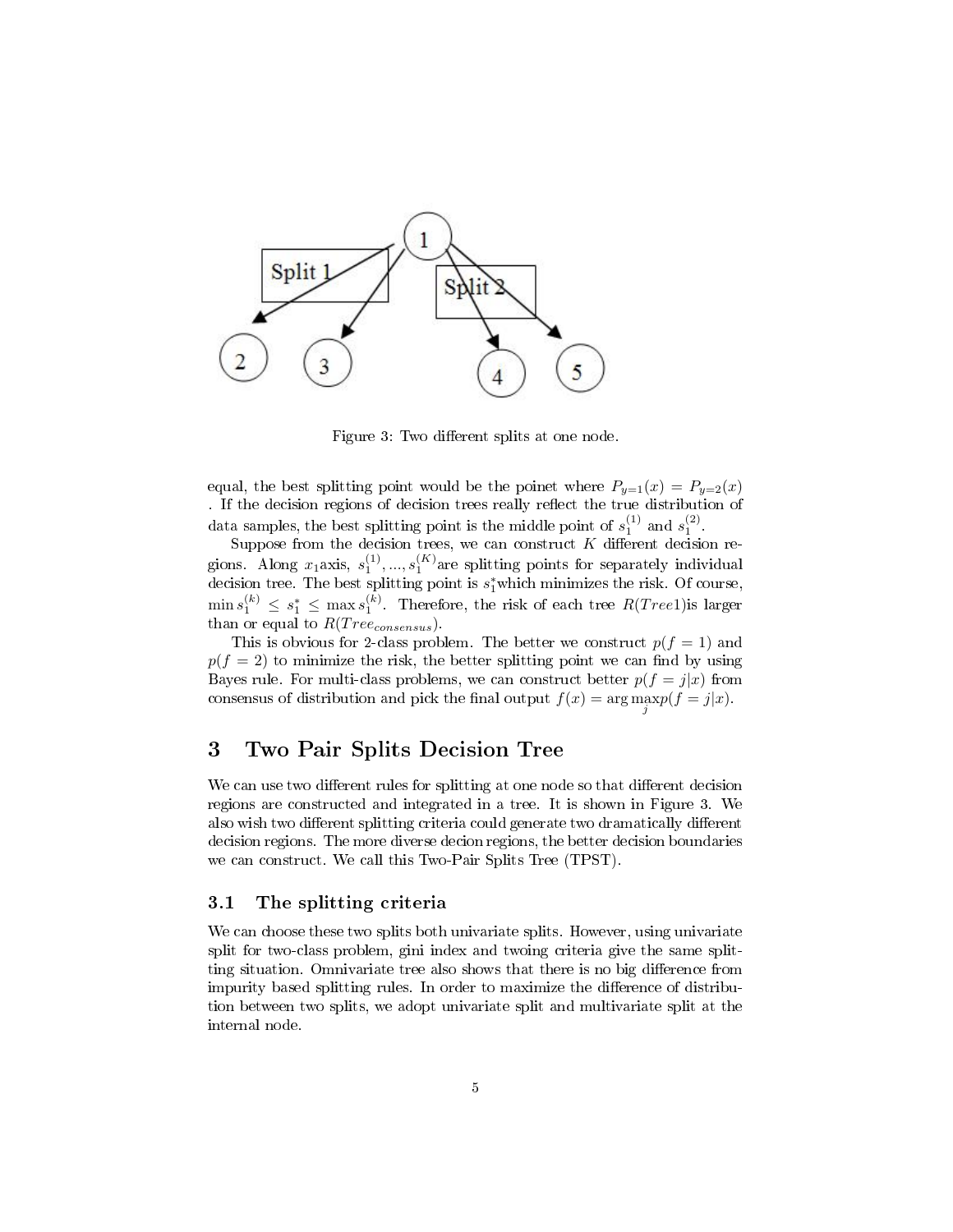In our design, the splitting criterion of univariate split is similar to what C4.5 does. Entropy is defined by

 $Entropy = -\sum_j \frac{|S_{y=c_j}|}{|S|} \times log_2(\frac{|S_{y=c_j}|}{|S|})$  $\frac{y=c_j}{|S|}$ 

where  $|S|$  is the number data samples in the node and  $|S_{y=c_j}|$  is the number of samples belonging to class  $c_j$ . The information gain is defined as follows:

 $\Delta Info = Entropy (initial) - \sum_i \frac{|T_i|}{|T|} \times Entropy(T_i)$ 

Gain ratio measures the "normalized" information gain:  ${Gain Ratio} = {Information}$ gain}/ {Entropy}

The best splitting point along one coordinate is the one which gives us the maximal gain ratio.

Linear discriminant is an analytical way to find the best coefficient at one shot. The other methods take longer time to search for best coefficients and try to avoid the local minimum. Fisher's linear discriminant is for finding the best separation hyperplane for two class problem. We can segment the data in to two groups based on their classes, and then find the mean and scatter matrix in that group. Suppose  $S_L$  is the scatter matrix for the left group and  $S_R$  is the scatter matrix for the right group. The total within-class scatter matrix is  $S_T = S_L + S_R$   $m_L$  is the mean of the left group, and  $m_R$  is the mean for the right group.

Scatter matix is defined as follows:

 $S = \sum_{j=1}^{n} (x_j - \bar{x})(x_j - \bar{x}))^T$ Fisher's linear discriminant is  $w = S_T^{-1}(m_L - m_R)$ 

If we assume the groups are normally distributed with equal variance, one can solve for the optimal threshold  $w_0$ as

 $w_0 = -\frac{1}{2}(m_L + m_R)^T S_T^{-1}(m_L - m_R) - \ln \frac{n_L}{n_R}$ <br>For multi-class problems, we search through possible groups by assigning only one class to one group. For  $J$  classes, we will have at most  $J$  different grouping ways. We can also call this method one-against-all-the-others. Among these grouping ways, we pick the one which maximizes the information gain ratio. While computing the inverse of a matrix, it is possible to have a singular matrix. To avoid this scenario, when the number of data samples left in one group is less than the number of features, we skip computing the linear discriminant. If all of the grouping ways generate singular matrix, we will not have a multivariate split at this node.

#### 3.2 Grwoing phase

It is possible that while computing two different splitting criteria, and we decide to have only univariate split. Multivariate split might be dismissed due to the singularity of matrix or similar splitting situation as univariate split. Similar distributions after splits mgiht be obtained between two different spliting criterion. In this situation, there is no need to have two similar splits. The tree keeps growing until the number of remaining data samples is less than a threshold or the remaining data samples is pure enough. We can define whether the node is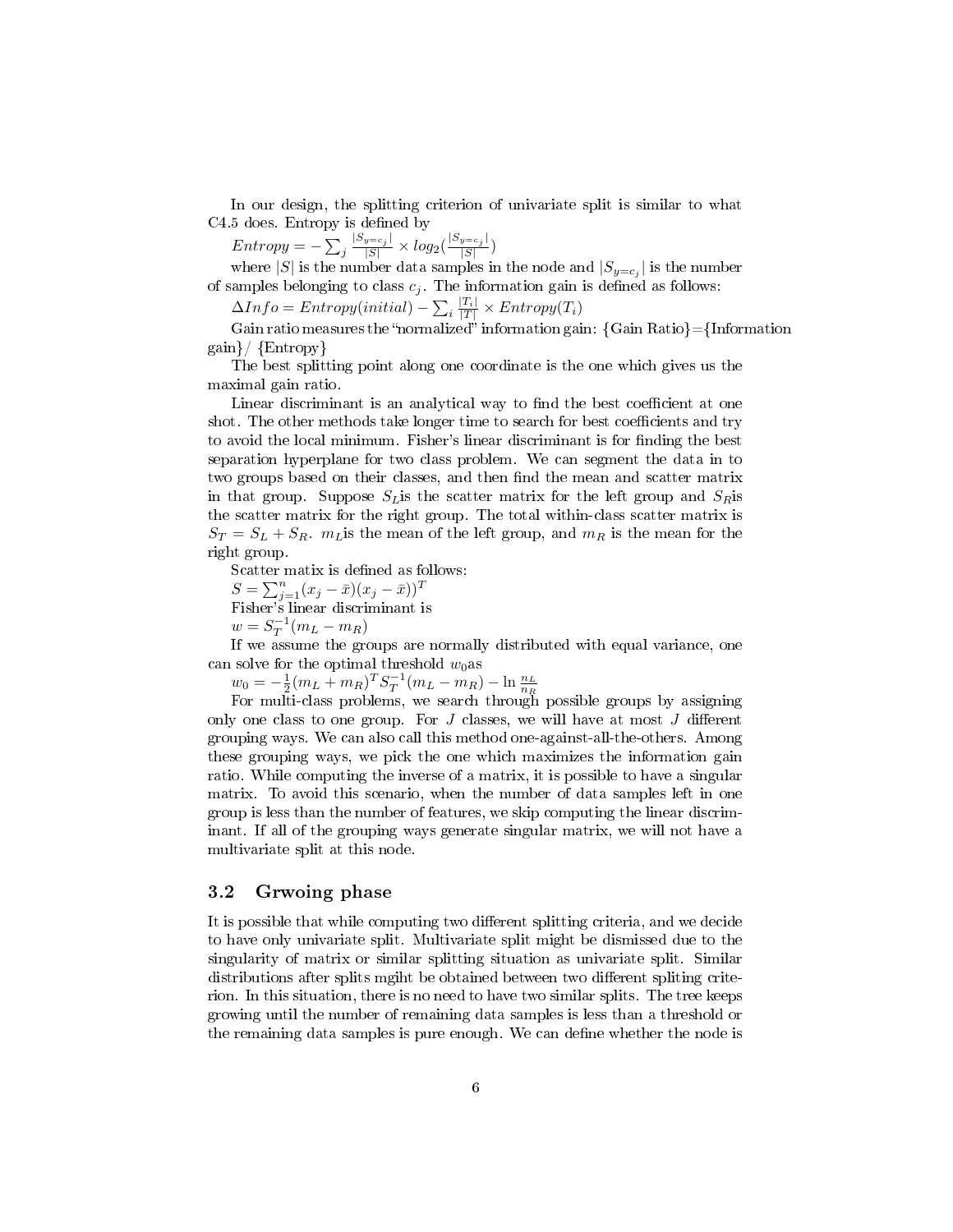

Figure 4: Two pair split tree structure

pure enough by using Gini index[5] or entropy measure. An example of a TPST tree structure is given in Figure 4.

#### 3.3 Labeling scheme

After the tree is constructed, a data sample might fall in several terminal nodes. There are two ways to label this data sample, majority vote and Bayesian average. When there is a terminal node that the data sample lands in, we find out the majority class in the terminal node. The clas assined to is according to this function  $\arg \max_{i} P(C = j | x \in t_o)$ , where  $t_o$  is a terminal node. After collecting all the votes from the terminal nodes, we find out which class gets the maximal number of votes, and then we assign this class to this data sample. There is a little bias for this majority voting rule. The terminal node might not be pure, but we just simply get rid of the distribution information for other minor classes.

For the Baysian average method, we need to integrate every distribution from the terminal nodes that the data sample lands in. The structure of a generalized TPST is illustrated in Figure 5.  $S_{i,k}$  means the  $k^{th}$  split at the  $i^{th}$ node. In our case, we have two different kinds of split at one node. Hence,  $k \in \{1, 2\}.$ 

We define the child nodes of the root node  $t_0$  by the followings.

$$
Child(t_0, S_{0,1}) = \{t_1, t_2\}
$$

 $Child(t_0, S_{0,2}) = \{t_3, t_4\}$ 

By using recursive method, we can find the probability of a data point  $x$ .

 $P(C = j | x \in t_0(S_{0,1}, S_{0,2})) = P(S_{0,1})P(C = j | S_{0,1}) + P(S_{0,2})P(C = j | S_{0,2})$ We assume  $P(S_{0,1}) = P(S_{0,2}) = 0.5$ . It means we put equal weight on two different splits.

 $P(C = j | x \in t_0(S_{0,1}, S_{0,2})) = \frac{1}{2} P(C = j | S_{0,1}) + \frac{1}{2} P(C = j | S_{0,2})$ Given a split, the probability of class  $j$  is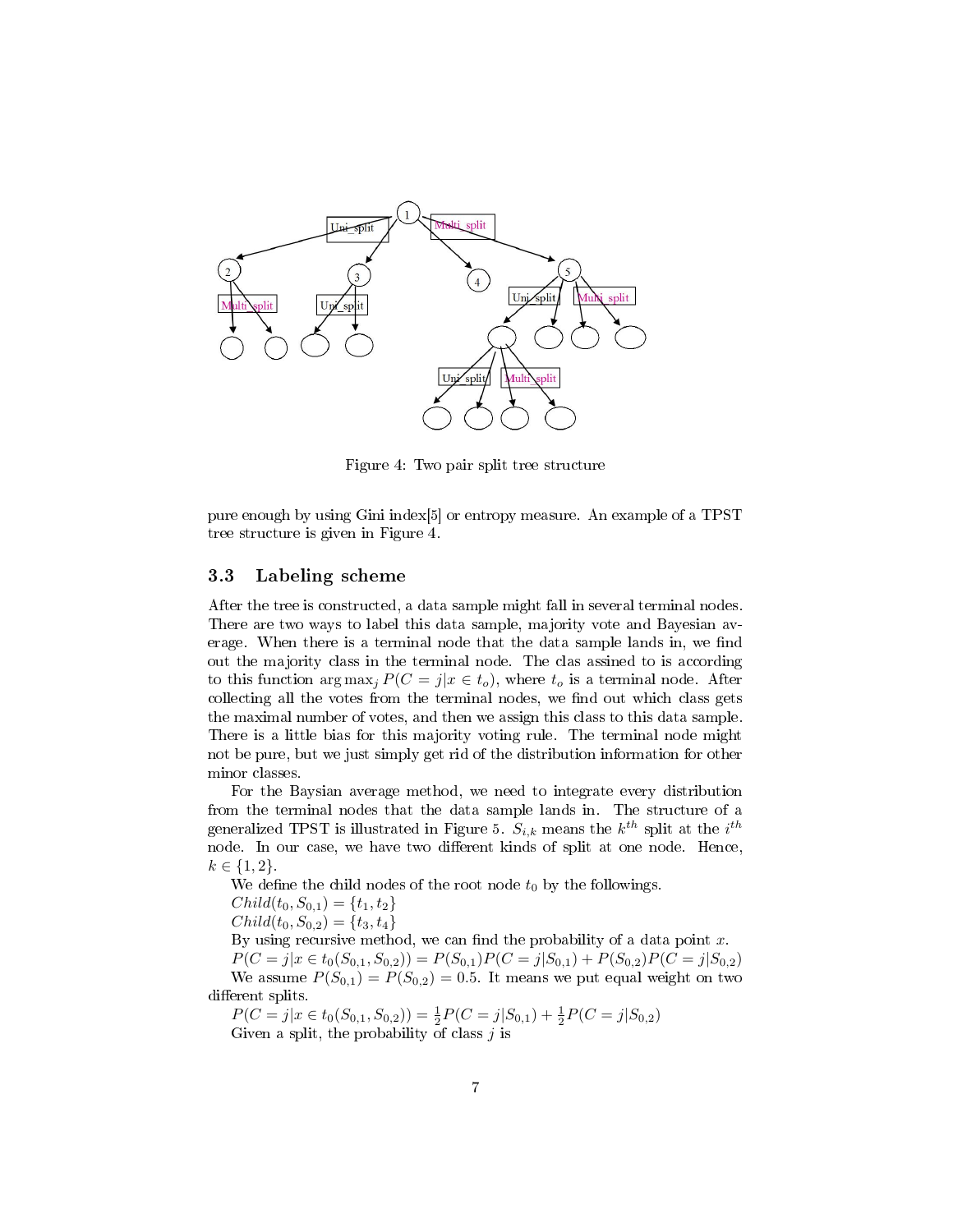

Figure 5: A generalized TPST structure

 $P(C = j | S_{0,1}) = \begin{cases} P(C = j | x \in t_1) & if x \in \{t_1\} \\ P(C = j | X_{0,1}) & if x \in \{t_1\} \end{cases}$  $P(C = j | x \in t_2)$  if  $x \in \{t_2\}$ Similarly,

$$
P(C = j | S_{0,2}) = \begin{cases} P(C = j | x \in t_3) & if x \in \{t_3\} \\ P(C = j | x \in t_4) & if x \in \{t_4\} \end{cases}
$$

If  $t_i$  is not a terminal node, we can represent it in another form.  $P(C = j | x \in t_i) = P(C = j | x \in t_i(S_{i,1}, S_{i,2}))$ else  $t_i$  is a terminal node, we can compute its probability.

$$
P(C = j | x \in t_i)
$$

The final labeling for x is done after computing  $P(C = j|x \in t_0)$  recursively till the terminal nodes. The class is assined byarg  $\max_i P(C = j | x \in t_0)$ . From the equation, we can notice that the weighting for the distribution of a terminal node is dependent on the level of the tree. Suppose  $H$  is the level of the terminal node, then the wighting for that node is  $(1/2)^H$ . This is not contradict to our heuristics that we should put larger weight for the node which stops in the early stage. It stops earlier is because the node is pure. For the nodes which are far away from the root node, it means those data samples are harder to classify so that they pass through a number of splitting rules to reach the terminal nodes.

By doing this, the probability for different classes and different terminal nodes can be integrated into the mathmatical equation. We can overcome the shortcoming of majority vote which ignores the distribution from minor classes. During testing, we can change how much weight should be put on the probability obtained from univariate split or multivariate split. The default is to put equal weight for two different kinds of split.

#### 3.4 Resampling to further strengthen TPST

In our research, we used bagging and random subspace to resample the dataset. A number of classifiers are trained by these new generated datasets. The new resampled datasets are independent with each other so aggregating the results can strengthen the classifier performance.

Bagging was first coined by Breiman [3] which means bootstrap aggregating. In this procedure, the original training set  $TR = (\vec{x_i}, y_i), i = 1, 2, ..., N$  is used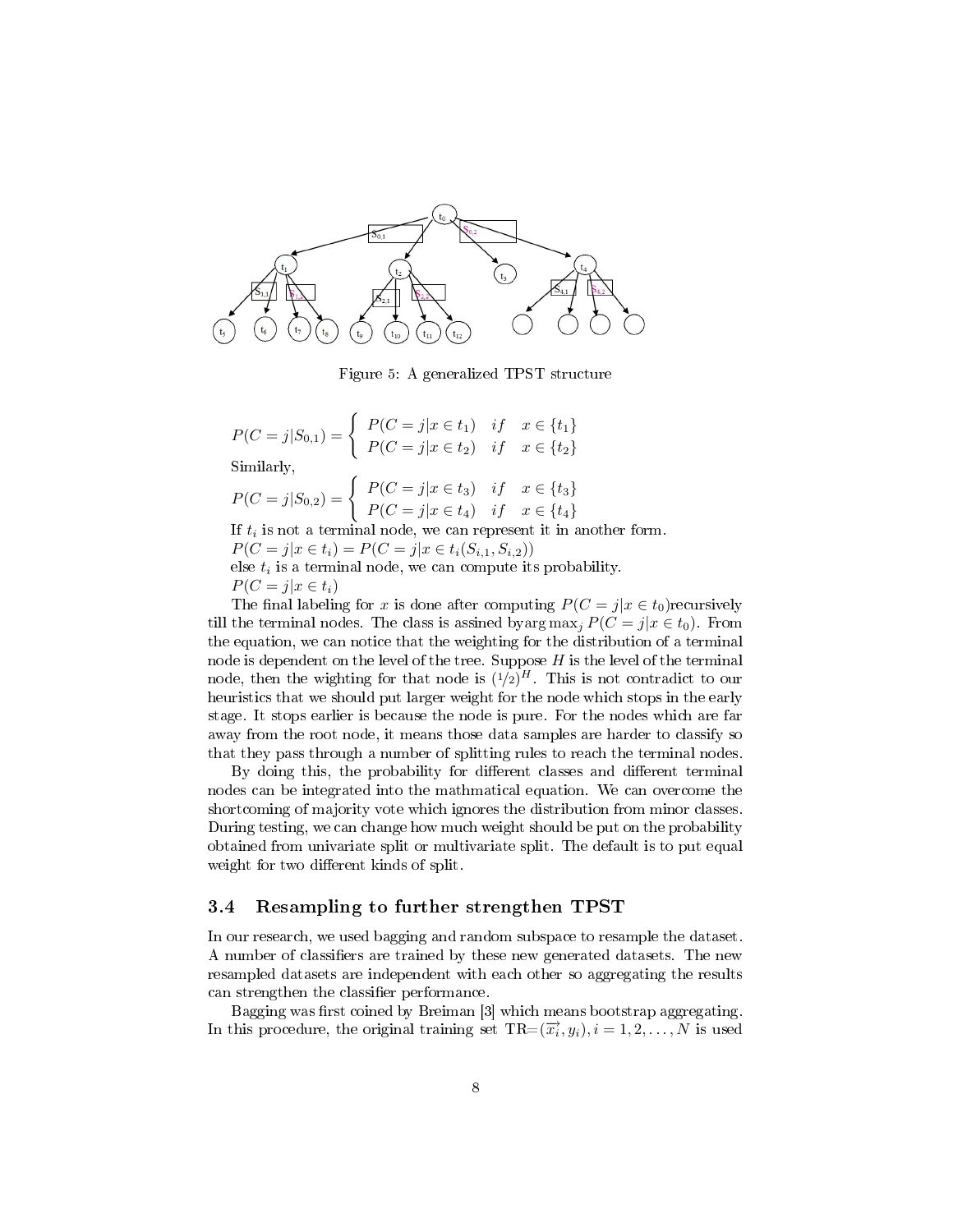to generate K different new datasets, where the y's are the class labels for the corresponding inputs. Bootstrapping means randomly choosing one data sample each time from the original dataset. After recording this data sample, we just put it back to the original bag. Then we draw the next data sample from the bag again until the size of the new data samples is the same as the size of the original training set. It's like resampling with replacement. These  $K$  different new datasets are independent to each other. Some instances may appear more than once, and some instances may not be in a new resampled training set. By using these new resampled datasets, a number of independent classifiers are trained. The final decision is done by doing consensus among these classifiers.

Random subspace means randomly choosing a subset of features to form a new feature space. Suppose the *i*<sup>th</sup> sample in the data set is  $\vec{x}_i = [x_{i1}, x_{i2}, \dots, x_{iM}]^T$ . By randomly extracting  $q$  features from total  $M$  features, a new data sample is constructed. The new dataset is:  $[x_{i1}, x_{i2}, \ldots, x_{iq}]^T$  and  $q \lt M$ . For each new feature space, the new training samples are formed and used to train a classi fier. The final prediction is done by consensus between these different classifiers. While most classifiers try to avoid the curse of dimensionality, this method takes advantage of high dimensionality. The author also mentioned that this method generates 100% training accuracy. The random feature components are chosen to form a new feature space and this gives total  $2^M$  possible combinations. This doesn't mean that the algorithm uses all of the combinations. In Ho's research[10], she suggested using  $q = 0.5M$  to obtain the best results.

In decision trees, even removing a data sample from the training set can affect the decision boundaries a lot. Since there is no optmization involved in building a tree, the way to find out the best separation hyperplane is to randomize the data set as much as possible. This is like perturbing the decision boundaries among different trees. Bagging and random space have been shown to further improve classification accuracy. In our research, we applied these methods on top of TPST, and it indeed further increased the performance.

#### 3.5 Comparison with other similar methods

There are other methods which use resampling techniques in decision treess. Omnivariate tree uses either univariate split or multivariate split at the internal node. They choose which splitting rule should be used base on 5x2 cross validation. This is still a binary tree. Model ensemble-based nodes tree generates a number of splitting models at the internal node, the data sample is sent to either the left child node or the right child node based on the aggregation results from a number of splitting models. Bagging, random subspace and random forest shuffle the initial dataset to generate a number of independent new data sets, and then these new data sets are used for training a number of independent classifiers. The final result is aggregated by majority vote or Baysian average. Our proposed TPST mthod adopts both univariate split and multivariate split to maximize the randomization of decision boundaries. The summarized comparison table is shown in Fig. 6.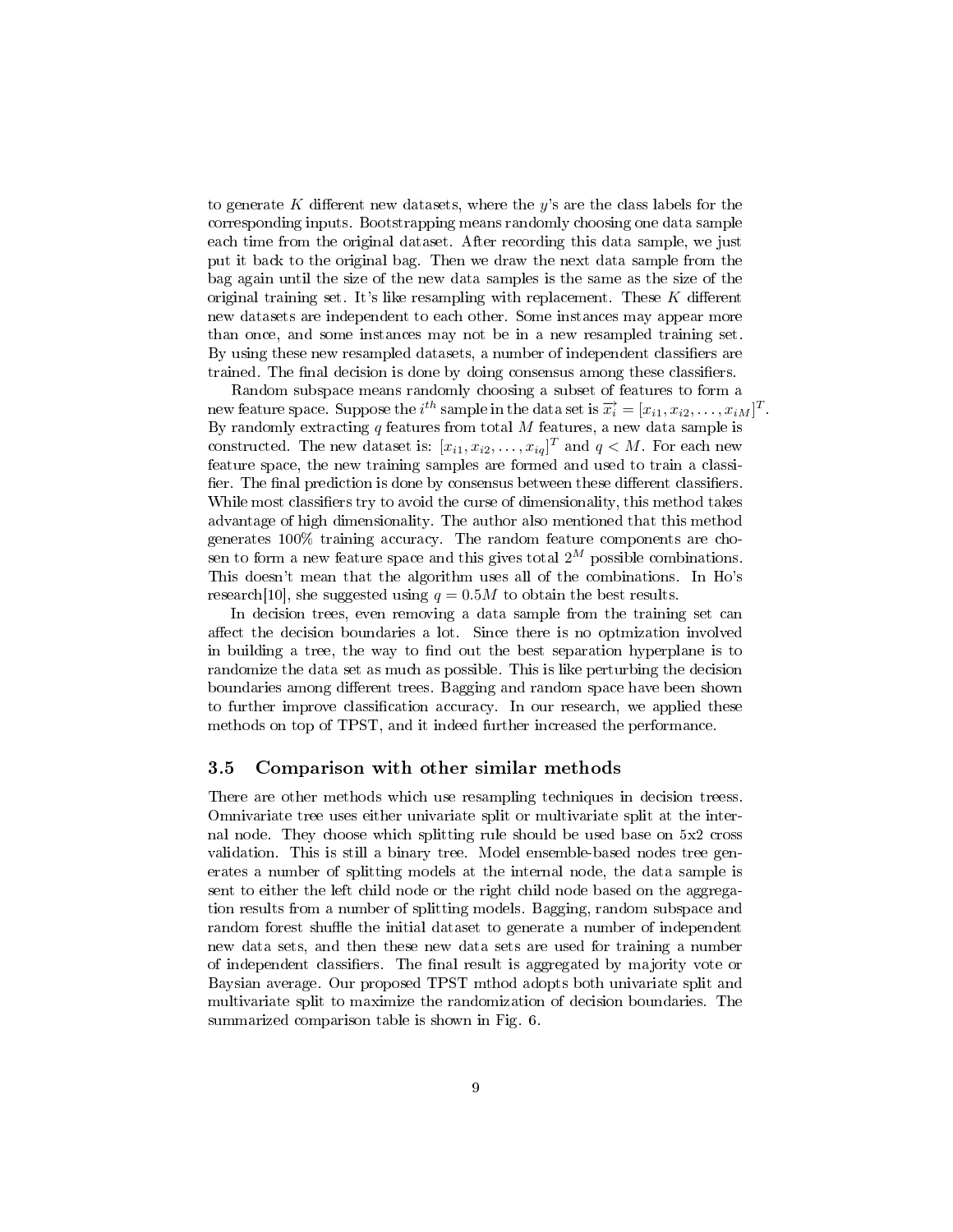|                                                                      | Splitting type                                                                                                                    | Features                                                                                                                  |
|----------------------------------------------------------------------|-----------------------------------------------------------------------------------------------------------------------------------|---------------------------------------------------------------------------------------------------------------------------|
| C4.5, CART+Bagging<br><b>Random Subspace</b><br><b>Random Forest</b> | One kind of split at the internal<br>node. The input is randomized<br>by resampling.                                              | The number of bootstrap<br>samples need to decided before<br>hand.                                                        |
| <b>Omnivariate Tree</b>                                              | Either univariate split or<br>multivariate split is used in an<br>internal node                                                   | The decision of using multivarite<br>split is based on 5x2 cv F test.                                                     |
| Model ensemble-<br>based nodes                                       | A number of splitting models are<br>ensembled in the internal nodes.                                                              | Consensus is done within the<br>internal node before the data is<br>sent to the next child node.                          |
| <b>TPST</b>                                                          | Two different kinds of split are<br>used in the internal node. The<br>data samples are duplicated and<br>sent to the child nodes. | It automatically generates a<br>number of independent decision<br>regions and consensus is done in<br>the terminal nodes. |

Figure 6: Comparisons with other existing methods.

# 4 Computation Complexity

The computation time of TPST grows with the number of data samples, features, and classes. The data samples are duplicated at each internal node because there are two splitting rules integrated at that node. Each splitting rule requires one copy of data samples. For univariate split, the number of computation depends on the feature size and samples size at that node. Brute-force search is executed for finding all possibilities of features and splitting points. The best set of feature and splitting point is used when it provides the largest information gain ratio. For multivariate split, the number of computation depends on the computation of scatter matrix, inverse of matrix, and matrix multiplication.

During testing, we aggregate all the distribution of terminal nodes that contain the data sample x. Suppose L is the level of the constructed TPST tree. From Fig. 5, A tree containing node  $\{t_0, t_1, t_2, t_3, t_4\}$  is a 1-level TPST, we call this  $L = 1$ . Let's consider the number of terminal nodes that contain the sample  $x$  in a full-grown tree.

 $L = 1$ , there will be 2 terminal nodes that contain x.

 $L = 2$ , there will be  $2<sup>2</sup>$  terminal nodes that contain x.

 $L = 3$ , there will be  $2<sup>3</sup>$  terminal nodes that contain x.

In this two-pair splits tree, the estimated probability  $P(C = j|x)$  is aggregated through different weightings on the terminal nodes that contain  $x$ . For the full-grown tree, it is like consensus on  $2^L$  nodes. The better  $P(C = j|x)$  we can obtain, the more accurately we can predict.

Since there are two types of splitting rule integrated in TPST and each splitting rule seperates the data into two groups. We can compute the number of sub-binary trees in TPST. By looking at Fig. 5, we can see that the approximate number of sub-binary trees is  $2 \times (4 \times 2)^{L-1}$ .

 $L = 1$ . there are two sub-binary trees. They are  $\{t_0, t_1, t_2\}$  and  $\{t_0, t_3, t_4\}$ .

 $L = 2$  and including  $S_{0,1}$ . There are 8 sub-binary trees. They are  $\{t_0, S_{0,1}, t_1, t_2, t_5, t_6\}$  $, \{t_0, S_{0,1}, t_1, t_2, t_7, t_8\}, \{t_0, S_{0,1}, t_1, t_2, t_9, t_{10}\}, \{t_0, S_{0,1}, t_1, t_2, t_{11}, t_{12}\}, \{t_0, S_{0,1}, t_1, t_2, t_5, t_6, t_9, t_{10}\}$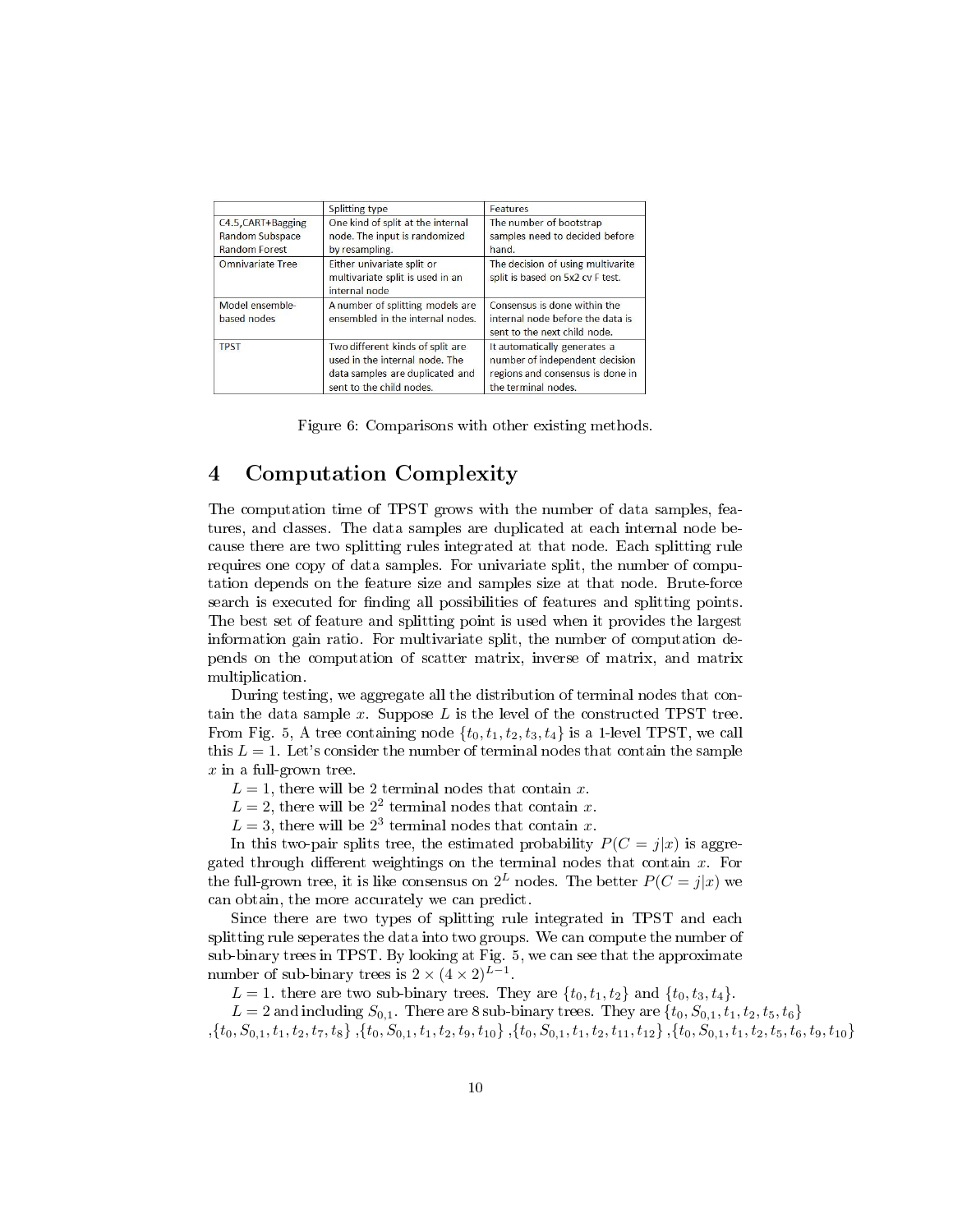| Dataset Name  | $#$ of samples | $\#$ of features | $#$ of classes |
|---------------|----------------|------------------|----------------|
| bc wisconsin  | 683            |                  |                |
| breast cancer | 286            |                  |                |
| sonar         | 208            | 60               |                |
| iris          | 150            |                  |                |
| vehicle       | 846            | 18               |                |
| vowel*        | aan            |                  |                |

Table 1: The summary of the datasets that we used in our experiment.

 $\{t_0, S_{0,1}, t_1, t_2, t_5, t_6, t_{11}, t_{12}\}, \{t_0, S_{0,1}, t_1, t_2, t_7, t_8, t_9, t_{10}\}, \text{and } \{t_0, S_{0,1}, t_1, t_2, t_7, t_8, t_{11}, t_{12}\}$ 

This computation complexity grows so dramatically for large dataset. In order to reduce this problem, at some nodes we might just use one kind of split. The other way to solve this problem is to include pruning algorithm to avoid overfitting and overly large trees. The best separation boundaries are obtained from shuffling and resampling the data samples, but the estimated distribution and class probability are obtained from aggregation of distributions from a number of terminal nodes. There should be an optimal binary tree embedded in this big TPST. If we could find some ways to find out this optimal binary tree, we would reduce the computation complexity a lot in advance.

## 5 Experimental Results

.

We use six datasets to test our algorithm. The datasets are downloaded from the UCI Machine Learning Repository (http://archive.ics.uci.edu/ml/). The summary of the datasets are described in Table 1. Three of the six datasets are multi-class problem. Because we use one-against-all-the-others for multi-variate split, it takes longer time to compute. In the vowel dataset, speaker number and sex are removed from the features because they are nominal attributes. For multivarite split, we need to compute scatter matrix and mean. Nominal attributes are not suitable in TPST.

Alpaydin suggested using 5x2 cross validation[1] to compare the performance among different classifiers. He claimed this gives smaller type I error and larger power. 5x2 cross validation means repeating the 2-fold cross validation for 5 times. Each time, the dataset is divided into two different groups, one for training and the other one for validation. We get one classification accuracy from this set-up. Then we swap the training and validation set to get another classification accuracy. Totally, we have 10 classification accuracies. By averaging those 10 numbers, we get an averaging classication accuracy. We record this number in the table.

We implemented our algorithm in Weka[9]. In TPST, we can put different weighting on univariate split and multivariate split. In order to satisfy with probability theory, we let the sum of weighting of univarite and multivariate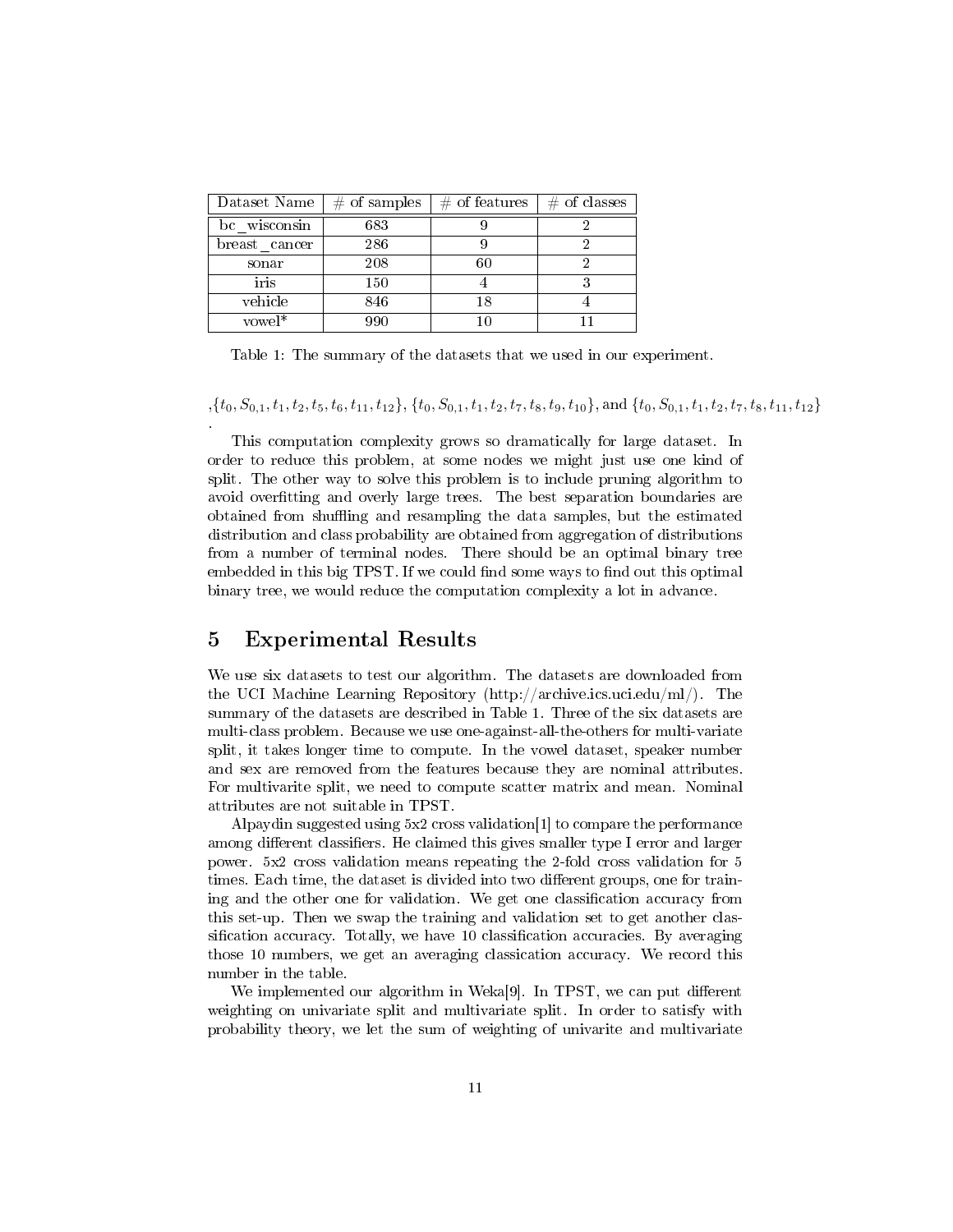|                          | W<br>$\text{uni}=0.2$ | W<br>$\mathrm{uni}{=}0.4$ | W<br>$\text{uni}=0.5$ | W<br>$\mathrm{uni}{=}0.6$ | W<br>$\mathrm{uni}{=}0.8$ |
|--------------------------|-----------------------|---------------------------|-----------------------|---------------------------|---------------------------|
| wisconsin<br>bc          | 95.81\%               | 96.28%                    | $96.31\%$             | 96.40%                    | 95.73%                    |
| breast<br>cancer         | 68.39%                | $68.67\%$                 | 68.81%                | $69.65\%$                 | 69.86%                    |
| sonar                    | 69.52%                | 69.52%                    | 69.52%                | 69.52%                    | 69.52%                    |
| $\overline{\text{iris}}$ | 96.93%                | 96.93%                    | $95.60\%$             | 93.87%                    | 93.73%                    |
| vehicle                  | 78.37%                | 80.14%                    | 80.31%                | 80.17%                    | 77.52%                    |
| $vowel*$                 | 80.08%                | 84.20%                    | 84.28%                | 83.31\%                   | 77.66%                    |

Table 2: Classification peroformance of TPST from different weighting of univariate split and multivariate split.

| Dataset.         | J48     | $Bagging+J48$ | CART      | $Bagging + CART$ | RF     | <b>TPST</b> |
|------------------|---------|---------------|-----------|------------------|--------|-------------|
| bc<br>wisconsin  | 94.64%  | 96.19%        | 94.64%    | $95.75\%$        | 96.28% | 96.31%      |
| breast<br>cancer | 70.28%  | 71.47%        | $71.05\%$ | 71.61%           | 68.53% | 68.81%      |
| sonar            | 69 33\% | 74.23%        | 69.33%    | $71.15\%$        | 74.04% | 69.52%      |
| iris             | 92.93%  | 93.47%        | 93.47%    | 93.87%           | 94.80% | 95.60%      |
| vehicle          | 69.72%  | 72.34\%       | 68.61%    | $71.11\%$        | 72.88% | 80.31%      |
| $vowel*$         | 70.44%  | 81.15%        | 68.38%    | 79.43%           | 85.64% | 84.28%      |

Table 3: Comparison of accuracies of different decision trees.

equal to one. Classification performance of TPST with different weighings are obtained from 5x2 cross validation. From Table 2, we can see that the performance of 2-class dataset (bc\_wisconsin, breast\_cancer, and sonar) varies slightly with different weighting. Classification accuracy of sonar dataset is not changed when the weighting is varied. Iris is a dataset with 4 features and 3 classes. More weighting should be put on multivariate split to better classify iris dataset. For the remaining vehicle and vowel dataset, equal weighting should be put between univariate and multivariate in order to obtain higher accuracy. For the convenience of later research, we put weighting 0.5 for univariate split and 0.5 for multivariate split.

There are several well-known univariate decision trees, such as C4.5 and CART. In Weka, the implemetation version of C4.5 is called J48. Resampling such as bagging (bootstrap aggregating) can be used to further improve the classification accuracy. We also applied baggin on J48 and CART. Random forest (RF) combines bootstrapping and random subspace. From the new generated independent training data, a number of classifiers are generated. During testing, the final decision is done by consensus among these classifiers. The classification accuracies from J48, Bagging+J48, CART, Bagging+CART, Random Forest, and TPST are obtained by 5x2 cross validation. In the setting of the experiments, the number of iterations for Bagging and Random Forest is set to 10. The results are shown in Table 3.

From Table 3, we can see that mostly TPST outperforms than basic classi fiers, such as J48 and CART. For vehicle dataset, TPST even largely outperforms than Random Forest. Since resampling from bootstrapping and RF can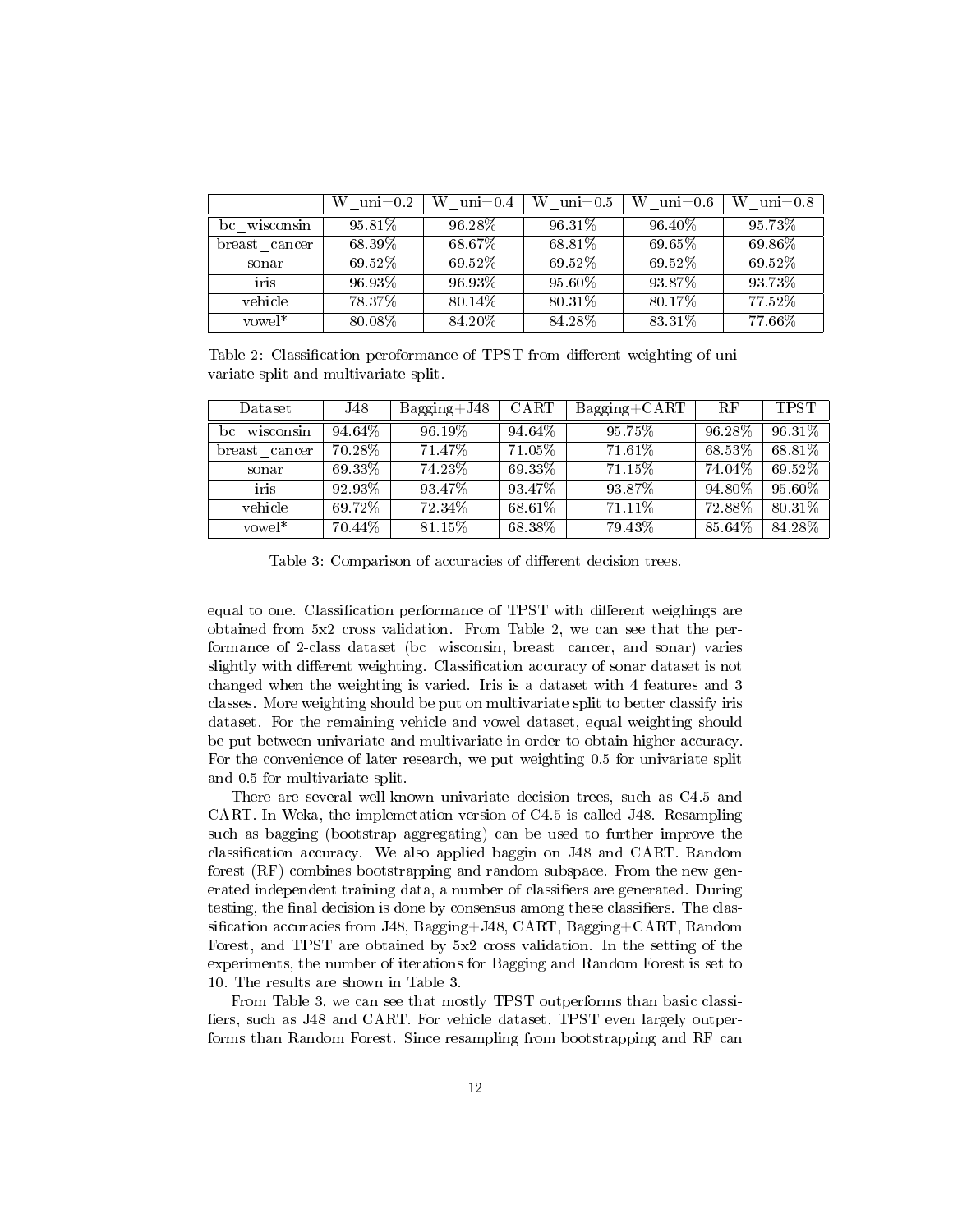| Dataset          | <b>TPST</b> | $Book + TPST$ | $Rand.Sub.+TPST$ | $Book + Rand.Sub + TPST$ |
|------------------|-------------|---------------|------------------|--------------------------|
| wisconsin<br>bc  | 96.31%      | 96.98%        | 97.31\%          | 97.22%                   |
| breast<br>cancer | 68.81%      | 70.98%        | 72.10\%          | 73.22%                   |
| sonar            | 69.52%      | 73.46%        | 76.35%           | 76.06%                   |
| iris             | 95.60%      | 95.73%        | 94.40\%          | 94.80\%                  |
| vehicle          | 80.31\%     | 80.90%        | 78.46%           | 77.90%                   |
| $vowel*$         | 84.28%      | 86.22%        | 86.71%           | 83.78%                   |

Table 4: Resampling to further increase the classification accuracy of TPST. Boot. is the abbreviation of bootstrapping. Rand.Sub. is the abbreavation of Random Subspace.

further increase the classification, we apply these two methods on TPST. We can apply only bootstrapping, only random subspace, or both bootstrapping and random subspace. In Random Subspace method, we follow Ho's suggestion to randomly choose half of the features as new feature space. In order to make the comparison fair, we fix the number of iterations for resampling, 10, for all the datasets, except for vowel dataset. For vowel dataset, the computation easily runs out of the memory,  $1.5GB$ . When running classification with this daset, we reduce the number of iterations to 5. The results are shown in Table 4.

After applying resampling techniques, we can see some of the results are better. In iris and vehicle dataset, the resampling with Random Subspace makes the performance worse a little bit. However, resampling with Bootstrapping can improve the performance more constantly.We also notice that combining bootstrapping and random subspace doesn't increase the pefromance in vehicle and vowel dataset.

### 6 Discussion

We use analytical way to find the coefficients for multivariate split. This makes the computation faster. Avoiding the singularity of matrix let the type of the nodes which are closer to leaf nodes be only univariate splits. It makes sense that the remaining data samples in the nodes which are closer to leaf doesn't require complicated multivariate split. However, the computation of matrix makes it not able to handle nominal attributes as CART or C4.5. We might walk around this problem by converting the nominal attributes to numeric attributes.

From Table 3, we can see that our proposed method performs better in some data sets. Especially for vehicle and vowel datasets, they are statistically better than J48 and CART. The performance of TPST is similar to that of Random Forest tree. TPST is even much better than Random Forest in vehicle dataset. This illustrates that two pair splits integrated in a tree can aggreate the distribution as Random Forest does.

We have discovered that randomization in decision trees can further improve classsification accuracy. There are three ways used in this paper, two-pair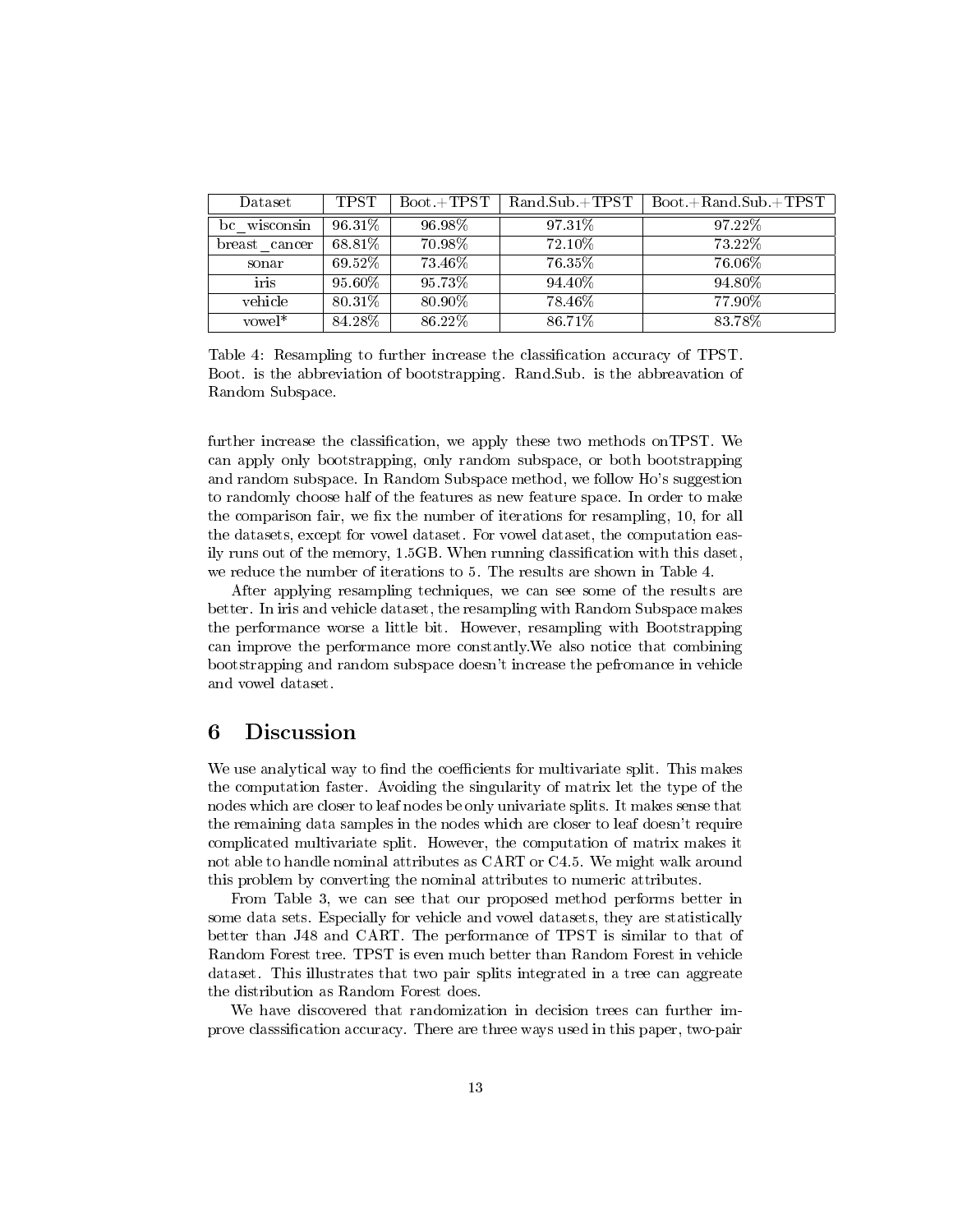splits, bootstrapping and random subspace. Usually, the more randomness we integrate into a decision tree, the better performance we can get.

The computation complexity grows with exponent,  $O(x^L)$ . L is the levels of the tree. It's better to find some ways to reduce using two different splits at one node while it still increases the diversity of the distributions. When we run large datasets (the number of data samples is large), it takes much much longer time. If we want to apply resampling techniques, it takes even more time to run several iterations. We consider to use pruning algorithm to reduce the tree dimension. We can select a split type at a node using deterministric or randomized rules. The randomized rules are particularly important since they construct a global approach to the problem.

### References

- [1] Ethem Alpaydin. Combined 5 x 2 cv f test for comparing supervised classification learning algorithms. Neural Computation,  $11(8)$ :1885, 1999.
- [2] Hakan Altincay. Decision trees using model ensemble-based nodes. Pattern recognition,  $40(12)$ :  $3540-3551$ , 2007.
- [3] Leo Breiman. Bagging predictors. *Machine learning*,  $24:123-140$ , 1996.
- [4] Leo Breiman. Random forests. *Machine Learning*,  $45(1):5-32$ , 2001.
- [5] Leo Breiman, Jerome Friedman, Charles J. Stone, and R. A. Olshen. Classification and Regression Trees. Chapman Hall, 1984.
- [6] Carla E. Brodley and Paul E. Utgoff. Multivariate decision trees. Machine  $learning, 19.45–77, 1995.$
- [7] Eibe Frank and Ian H. Witten. Selecting multiway splits in decision trees, 1996.
- [8] Heng Guo and Saul B. Gelfand. Classification trees with neural network feature extraction. IEEE transactions on neural networks,  $3(6)$ :923-933, 1992.
- [9] Mark Hall, Eibe Frank, Geoffrey Holmes, Bernhard Pfahringer, Peter Reutemann, and Ian H. Witten. The weka data mining software: An update. SIGKDD Explorations, 11(1), 2009.
- [10] Tin Kam Ho. The random subspace method for constructing decision forests. Pattern Analysis and Machine Intelligence, IEEE Transactions on,  $20(8)$ :832-844, 1998.
- [11] Hyun-Chul Kim, Shaoning Pang, Hong-Mo Je, Daijin Kim, and Sung Yang Bang. Constructing support vector machine ensemble. Pattern recognition, 36(12):27572767, 2003.